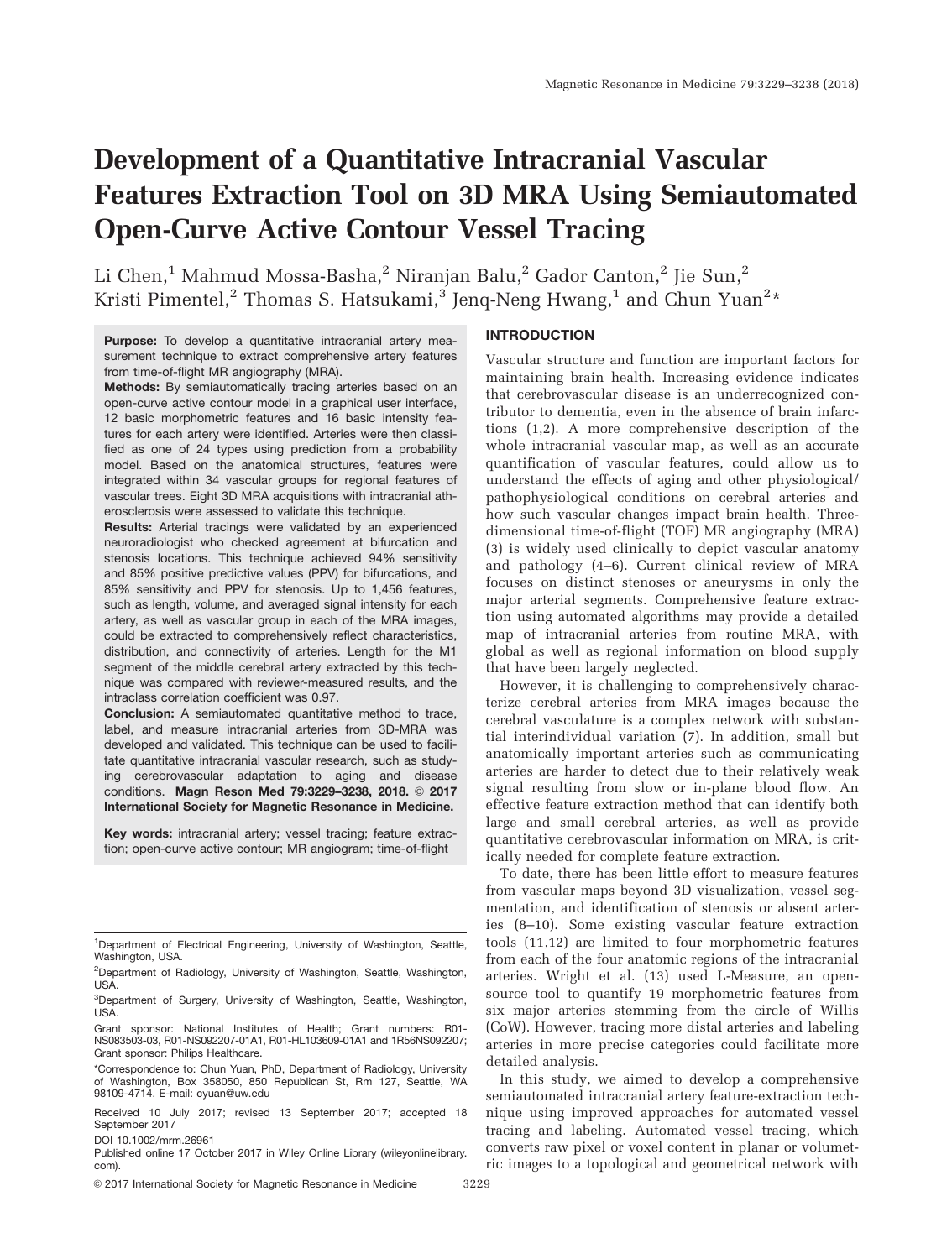centerline and radius, is the most important step for vascular feature extraction, as demonstrated from applications of retinal fundus images (14,15) and CT coronary angiography (16,17). Tracing by using the active contour model (snake) allows one to handle changes of topology and adapt locally to the shape of complex structures (18). The open-curve active contour model (19), which is one of its improvements and is driven by gradient vector flow (GVF) and traces without initial boundary, has been successfully applied in tracing neural fibers (19–21) as well as tree-like tubular structures (22), including cerebral vessels from CT angiography images (23). Recently, the application of a neuronal tree reconstruction method to MRA images has proved to be successful (13). With similar intention, the open-curve active contour model is likely to be suitable for MRA artery tracing after some modification and optimization, based on its adaptive stretching forces and smoothness preservation ability.

Moreover, the features provided by most existing 3D visualization and analysis tools (24,25) are limited to global geometric features such as length and volume, whereas regional features provide more direct information on vascular diseases (26,27). In addition, flowdependent intensity features, which are often ignored in current segmentation algorithms, have potential value for the characterization of intracranial arteries. For example, high middle cerebral artery (MCA) velocity was found to be predictive of stroke in children with sickle cell disease (28).

Regional features are only available when all the arteries are correctly labeled. Therefore, we developed a new method for automated labeling to avoid labor intensive manual placement of branch points required by most current methods (11,12). Although other automatic labeling methods exist, they cannot be easily applied to comprehensive intracranial artery labeling (29,30) because those models cannot differentiate enough artery types  $($  > 24 types) to describe a complete arterial tree.

Therefore, the goal of this study was to develop a semiautomated intraCranial artery feature extraction (iCafe) technique that can comprehensively quantify morphometric and intensity features of intracranial arteries on MRA images. Based on an automated approach to artery tracing and labeling, interactive human supervision can be performed to ensure accuracy. Initial comparison with neuroradiologist review was performed to validate iCafe. By providing additional information on cerebrovascular structure and function beyond what is currently collected on MRA, iCafe presents a new opportunity to gain pathophysiological insights into the processes of vascular adaptation to aging and disease conditions in future population studies.

# METHODS

#### MR Imaging

The algorithm was tested using eight prospectively recruited subjects  $(54 \pm 17 \text{ years}, 5 \text{ males})$ , with clinically documented intracranial arterial stenosis likely to be secondary to atherosclerosis on clinical computed tomography angiography (CTA). Patients with clinically suspected central nervous system vasculitis, intracranial dissection, previous cranial trauma, previous radiation, and reversible cerebral vasoconstriction syndrome—or patients who underwent prior intracranial arterial interventions—were excluded from the study. Patients were scanned on a 3T Philips Ingenia Scanner (Philips Healthcare, Best, the Netherlands) using a standard head coil. Three-dimensional TOF MRA imaging parameters were as follows: Repetition time/echo time  $= 14.7/3.5$  ms, flip angle =  $18^{\circ}$ , in-plane resolution =  $0.3 \text{ mm} \times 0.3 \text{ mm}$ , slice thickness =  $1.4$  mm, field of view =  $190$  mm<sup>\*</sup>190 mm, matrix =  $360*228$ , and acquisition time =  $116.79 \pm 21.57$  s. Local institutional review board approval was obtained for all study procedures, and all subjects provided informed consent prior to enrollment.

#### Feature Extraction

The open-curve active contour model was originally designed as a neural fiber tracing method. However, the neural fiber tracing method is not ideal for vessel tracing given the different nature and scale of vessels compared to neurons. Therefore, a series of modifications to the open-curve active contour model were applied to trace vessels: 1) re-slicing, intensity normalization, and rudimentary segmentation before tracing; and 2) a combined tracing approach with both original image and vesselness image, described in further detail below. In addition, arteries were labeled for feature calculation after tracing.

The iCafe feature extraction process can be divided into image preprocessing, rudimentary segmentation, vessel tracing, artery labeling, feature calculation, and output. The workflow, along with example images at each stage, are shown in Figure 1.

## Image Preprocessing

MRA images were resliced using bicubic interpolation to achieve isotropic resolution in 3D space; as in most cases, the voxels were anisotropic. The absolute intensity values of MR images do not have a fixed meaning; thus, a fast and accurate intensity normalization method by Nyul (31) was used to adjust intensities among cases in the database. Based on the assumption that the histogram of each MRA image is similar, intensities of interest (IoI) (10 percentiles as well as lower (0%) and higher (99.8%) percent intensity values) were trained to find parameters of standard scale. In the transformation stage, the IoI of each image was then mapped to the standard histogram by a lookup table (LUT). The original intensity of each voxel was then updated through the corresponding LUT.

## Rudimentary Segmentation

A clear separation between background and vessel pixels will enhance the gradient vector and benefit the detection of small arteries. For this reason, rudimentary segmentation of the artery region using intensity thresholding was applied before tracing. The Phansalkar local threshold method (32) was used due to its local thresholding ability, with minimum loss of vascular regions in a reasonable processing time.

However, because the Phansalkar thresholding was not suitable for 3D visualization, the Renyi entropy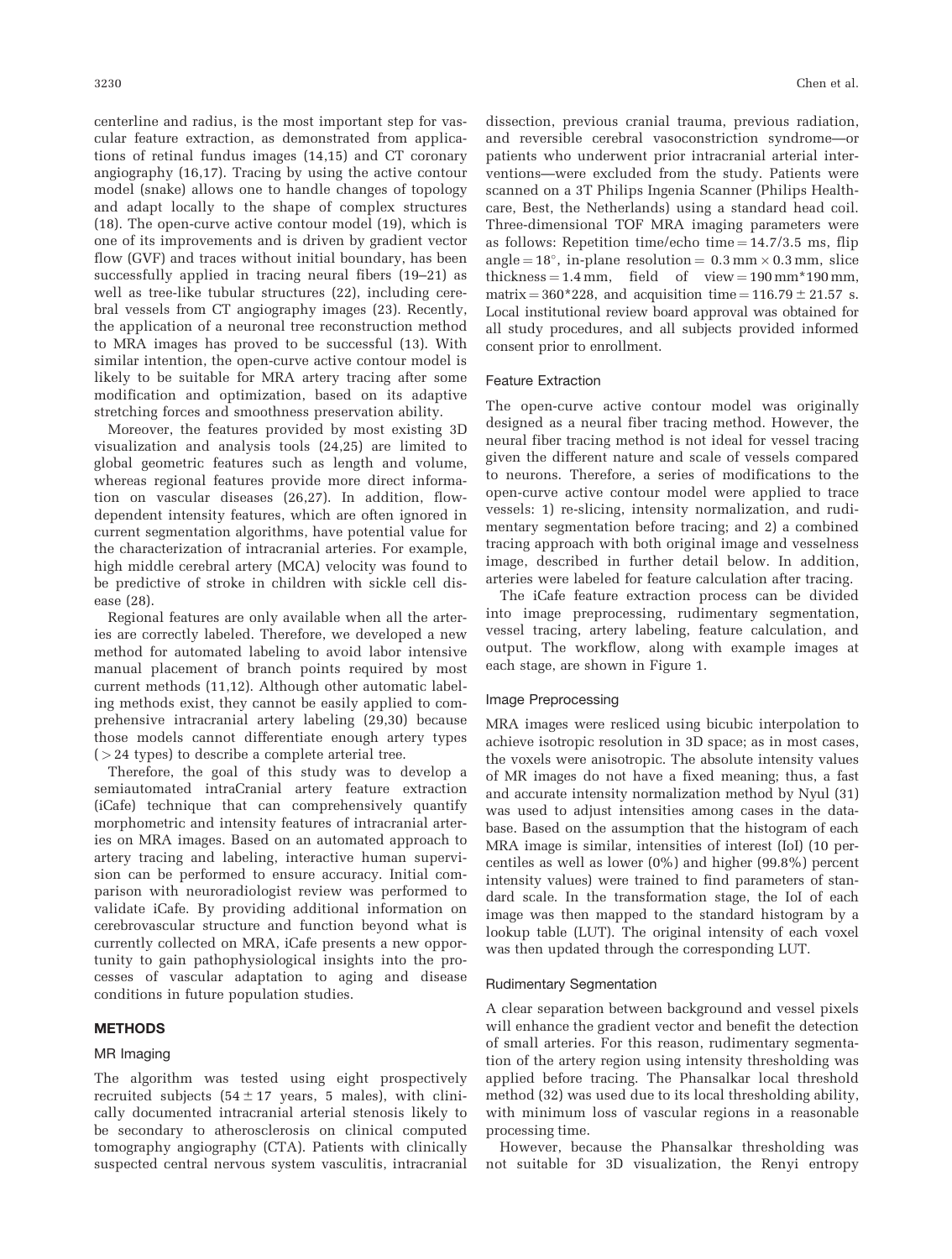

FIG. 1. Workflow for intraCranial artery feature extraction (the raw image is shown in (a) and (c), the Phansalkar thresholded image is shown in (b), and the Renyi thresholded image is shown in (d)).

threshold method (33), a method that can remove most background signal with the cost of some artery details, was also used. It should be noted that artery tracing was based on Phansalkar thresholded images to ensure capability of detecting small arteries, and traced results were reconstructed and superposed into Renyi thresholded images with clearer background for better visualization (Phansalkar thresholded image shown in Fig. 1b; Renyi thresholded image shown in Fig. 1d). With this approach, users can see an accurately traced arterial tree clearly.

## Vessel Tracing

We improved the open-curve active contour model (19) for a high-quality vessel tracing for MRA. With the original open-curve active contour model, it is likely that two vessels in close proximity would be traced as one, which is particularly problematic for parallel arteries such as the anterior cerebral arteries (ACA). Because the active contour model (snake) traces through iterations (18), the trace initialized by a seed point is stretched toward the direction of largest tubular probability calculated from gradient vector in trace endpoints. (19). This gradientbased approach ensures elasticity and smoothness but is limited in its ability to differentiate parallel vessels because the intensity value between vessels is not low enough to form strong gradient vectors to confine traces to artery regions. Therefore, a combined tracing method using both raw and vesselness images (Frangi vesselness filtered (34) image) was devised to improve tracing of parallel vessels, which works as follows: Initially, the geometric center points of each connected region beyond a certain threshold in the vesselness image, called seed points, are found. In the first stage, the tracing process starts stretching from the seed point according to intensity value from the vesselness image. The current length of vessels is calculated in each iteration. If the length increases slower than 5% after an iteration, the trace is then stretched based on the raw image instead as a second stage until the length increase is below 5% after an iteration again or until a maximum iteration number is reached. The two-stage process also overcomes a wellknown disadvantage of the Frangi filter that vessels near an arterial bifurcation are weakened after filtering (35) because the locally tubular structure does not apply to the area of branching. The first stage of tracing ensures the accuracy in parallel vessels, and the second stage avoids the vessel being cut off near bifurcation points.

#### Manual Editing

As a semiautomated technique, human supervision and correction are feasible when using iCafe to ensure the best quality of tracing. Three visualization methods (maximum intensity projection (MIP) view, 3D view, and cross-section view) are provided for observing artery details, as shown in Figure 2. Each trace in the MIP view or 3D view can be selected and edited. The operations available for users include the following: merging two traces together, splitting one trace into two, creating branch connections between traces, trimming endpoints of a trace, deleting traces, or removing outlier unconnected traces. Seed points can also be added manually, from which additional arteries can be traced using the same automatic tracing method.

## Artery Labeling

Artery labeling and categorization are necessary after all vessels are traced to extract arterial segment-specific features. Therefore, a semiautomated labeling method was implemented. Twenty-four common artery types are assigned (definition of artery types in [Supporting Table](http://binarystore.wiley.com/store/10.1002/mrm.26961/asset/supinfo/mrm26961-sup-0001-suppinfo01.docx?v=1&s=8f298473ab0db81b0cd475818723bc19669a9d1c) S1) based on 31 types of bifurcations of interest (BoI)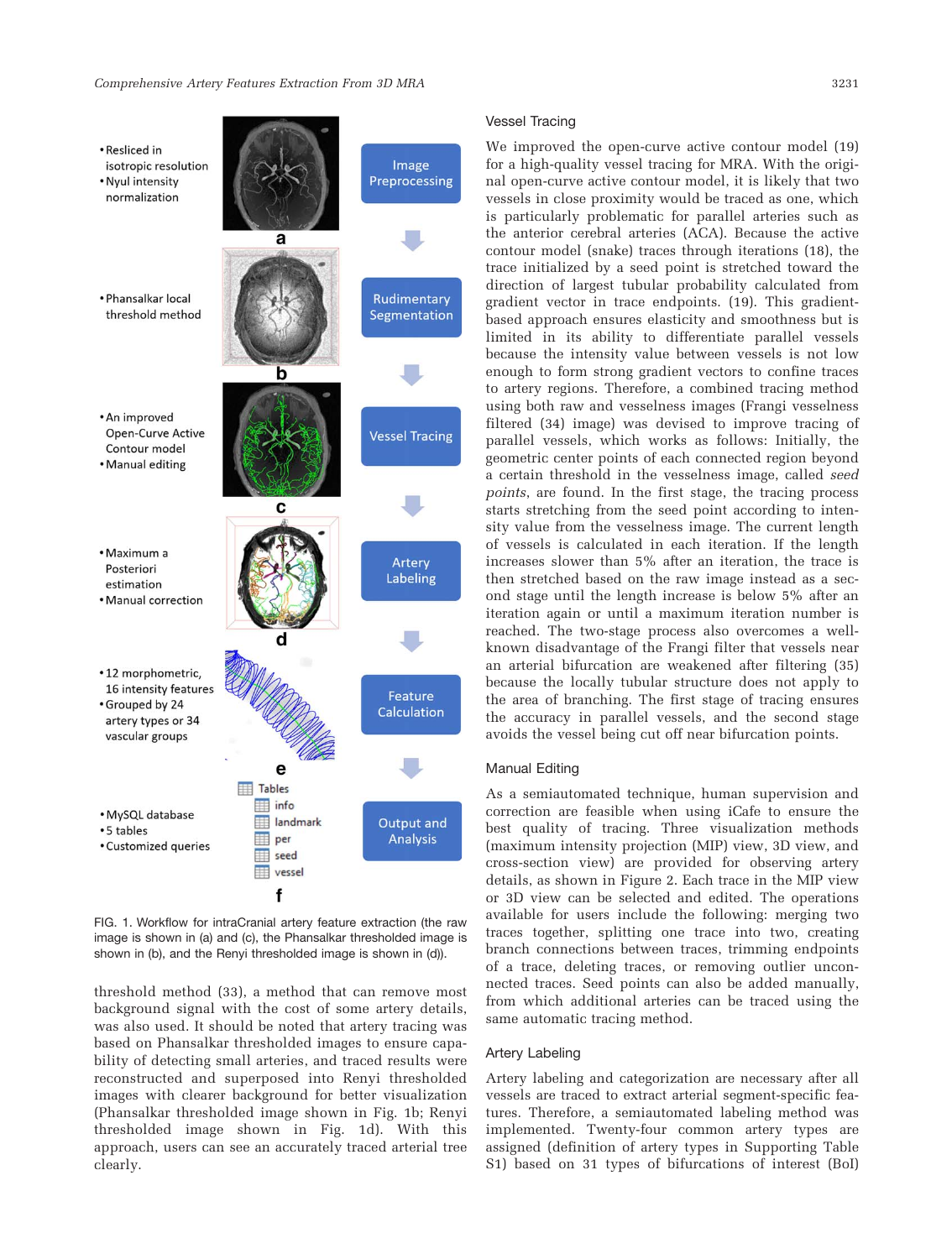

FIG. 2. Manual editing is facilitated by three views: (a) maximum intensity projection view with tracing results (green lines), (b) 3D view with tracing results (green lines), and (c) cross-section view.

that are identified automatically. For those traces with no label, BoI types are excluded because they are possibly distal vessels beyond the named branches.

The identification of BoI type is based on a probability model using the positional, directional, and topological features.

- Positional likelihood: Assumes BoI positions of each bifurcation type to follow Gaussian distribution, and calculates probability density function (pdf) of each bifurcation type from all the cases in the training set (previously processed data). Positional likelihood of the BoI for each bifurcation type was calculated from the corresponding pdf over the maximum probability in that function.
- Directional fitness: Averaged branch directions for each BoI type was calculated and normalized as model type based on previous labeled data. Each unlabeled BoI was then paired with an optimal model type by calculating and finding the maximum sum of inner product of all corresponding branch directions from each model type.
- Graph topological likelihood: a structural metric network structural index (NSI) (36) of BoI, which is a weighted addition based on graph topological connection that includes node degree, radius, and vesselness intensity, as well as their nearby neighbor nodes. Large vessels with more connections to neighbor nodes had larger NSI. Similar to positional likelihood, the model assumes the NSI of each bifurcation type to follow a Gaussian distribution and calculates topological likelihood from the pdf.

Using maximum a posteriori estimation, the possibilities of each bifurcation to be each BoI type were calculated. The labeling procedure was applied sequentially. Starting from the BoI with the highest probability and least ambiguity (largest difference between first and second possible types), BoI type was assigned in order. The prior probability of all neighbors was updated when a BoI type was assigned. Human inspection and correction were then performed to correct for errors.

Each artery could be labeled after all BoI types were assigned. Arteries with similar geometric and anatomical properties can be further grouped together based on anatomy and flow distribution. The 13 vascular groups are defined (definition of vascular group in Supporting [Table S2](http://binarystore.wiley.com/store/10.1002/mrm.26961/asset/supinfo/mrm26961-sup-0001-suppinfo01.docx?v=1&s=8f298473ab0db81b0cd475818723bc19669a9d1c)). Some of the vascular groups also have subgroups to differentiate left- or right-side features.

## Feature Calculation

Based on the labeled arteries, morphometric features and intensity features are calculated for each artery.

The 12 morphometric features are length, volume (assuming artery as a cylinder with changing radius), tortuosity (length over head–tail distance), surface area, average radius, minimum bifurcation angle, cross-section area, order (bifurcations toward internal carotid artery (ICA) for anterior arteries or vertebral artery (VA) for posterior arteries), distance to CoW, width (minimum sagittal span), depth (minimum coronal span), and height (minimum vertical span).

The 16 intensity features are max, min, mean, median, 10 percentiles (0%, 10%, ..., 90%), sigma, and sum. The intensity values are sampled from centerline points along arteries from intensity normalized images for calculation.

With 12 morphometric features and 16 intensity features for each artery, grouped by each of the 24 artery types or 34 vascular groups (6 overlaps), there could be a total of  $(12+16)*(24+34-6)=1,456$  features extracted for each MRA.

#### Output and Analysis

Artery traces were saved in SWC format (37). Each line presents a point, which is comprised of sample number, BoI type, x position, y position, z position, radius, and parent sample number. iCafe is connected to MySQL database for data management and custom query. Features were arranged into five tables, recording case information, landmark coordinates, image intensity percentile for normalization (used for Nyul (31) normalization), vessel, and point features. With user-specified queries, any of the 1,456 features for each case could be retrieved for analysis. Queries can be stored in the database to be applied to any set of data with ease. Advanced queries are also achievable through SQL scripts, such as calculating the difference of length in left and right anterior proximal arteries in subjects with a complete CoW.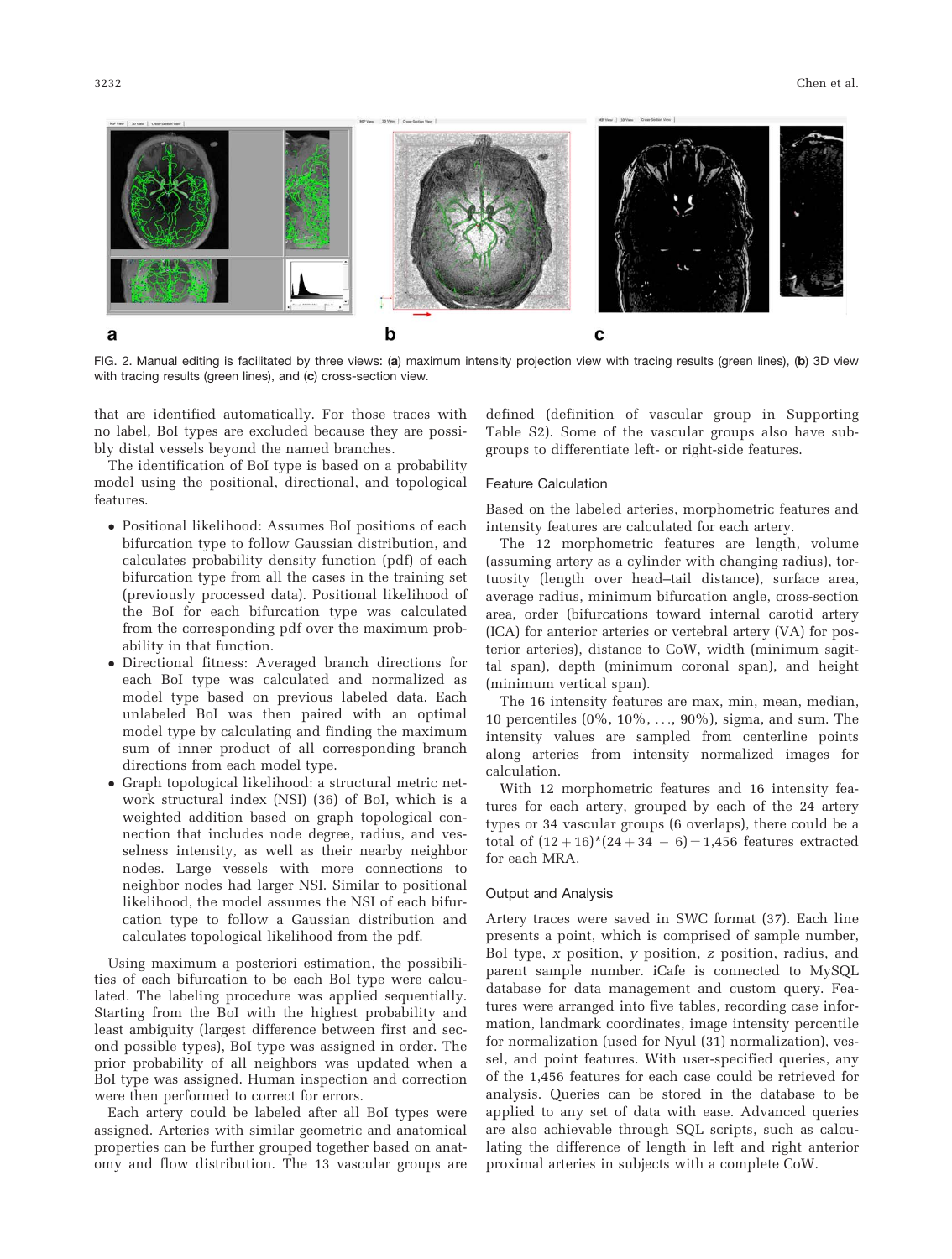

FIG. 3. (a) Maximum intensity projection view for a time-of-flight image. (b) Artery traces (green lines) using open-curve active contour model alone. Some of the false traces are marked in red arrows, and some of the missing traces are marked in white arrows. (c) Artery traces (green lines) using rudimentary segmentation before open-curve active contour model.

#### Validation

Accurate tracing results and features are important in the performance evaluation of this tool. However, validating the tracing results and features is a challenging task for human reviewers because the complicated intracranial vascular structures in 3D space make it difficult for clinicians to segment and trace all the arteries through each slice of 2D images. Therefore, we used an indirect validation method with three steps to prove the accuracy of traces and features: 1) validate the 3D position of bifurcations identified because they determine the start and end points of most traces, as well as the connections between them; 2) validate the positions of stenosis of main arteries identified because they evaluate the radius measurement of arteries; and 3) validate the length of labeled arteries (main arteries) because length is one of the most critical features from extraction and easy to measure using other methods.

# Validation of the 3D Position of Bifurcations

An experienced neuroradiologist marked the 3D position of bifurcations using 2D slices of the source MRA images; neuroradiologist marked bifurcations were considered the reference standard. The bifurcation points to validate from one case were randomly chosen from all the bifurcations of the MCA, ACA, or posterior cerebral arteries (PCA). All the bifurcations from the stemming bifurcation (bifurcation of ICA/MCA/ACA for MCA or ACA branches; bifurcation of VA/PCA for PCA branches) to the most distal branches were marked by the neuroradiologist. These positions were then compared with corresponding iCafe-identified bifurcation positions. The bifurcation points that were marked by both the radiologist and detected by the algorithm were counted as agreement points, whereas those bifurcation points that were detected only by the algorithm (spurious) or only by the clinician (missed) were revisited and reviewed together by the same clinician and a separate iCafe operator to determine which were true bifurcations. In cases of nonresolution, a third rater was also consulted to adjudicate the results. Sensitivity and positive predictive

values (PPV) were calculated to evaluate the performance of bifurcation points found by the algorithm. Distance between the clinician and iCafe bifurcation positions was also calculated. The radius and order (level of bifurcations starting from ICA for MCA/ACA branches; VA for PCA branches) for agreed, missed, and spurious branches were calculated to evaluate the location of agreed and disagreed bifurcations.

## Validation of Stenosis Positions

Similar to the validation of bifurcation points, an experienced neuroradiologist independently marked the 3D position of stenosis using 2D slices of the original MRA images as ground truth while blinded to the iCafe analysis and patient clinical information. Due to the limitation of imaging resolution and quality, we only focused on the following large arteries or segments:  $2 \times ICA$ (carotid siphon to the bifurcation of ICA/M1 (first segment of MCA)/A1 (first segment of ACA)),  $2 \times M1$ ,  $2 \times A1$ ,  $2 \times P1$  (first segment of PCA), BA (basilar artery), and  $2 \times VA$ . Possible stenosis points located distal to bifurcation points were also excluded because luminal measures change between parent and daughter arteries. Then, the iCafe program generated all possible stenosis points based on the relative radius of arteries, with the calculation of the stenosis percentage based on the ratio of the radius at the maximum stenosis point over averaged radii in nearby normal artery points. We set the threshold of stenosis percentage of 10% to avoid the mild stenosis, which neuroradiologists cannot detect confidently from 2D slices or may result from noise in radius estimation. The neuroradiologistdetermined points of stenosis were compared to the iCafe-generated stenosis points to determine accuracy of the program.

#### Validation of Artery Length Measurements

In the third step, for validation of features extracted from iCafe, length was selected for manual measurement. Vessel length was measured by manually selecting centerline points along the arteries. Experienced human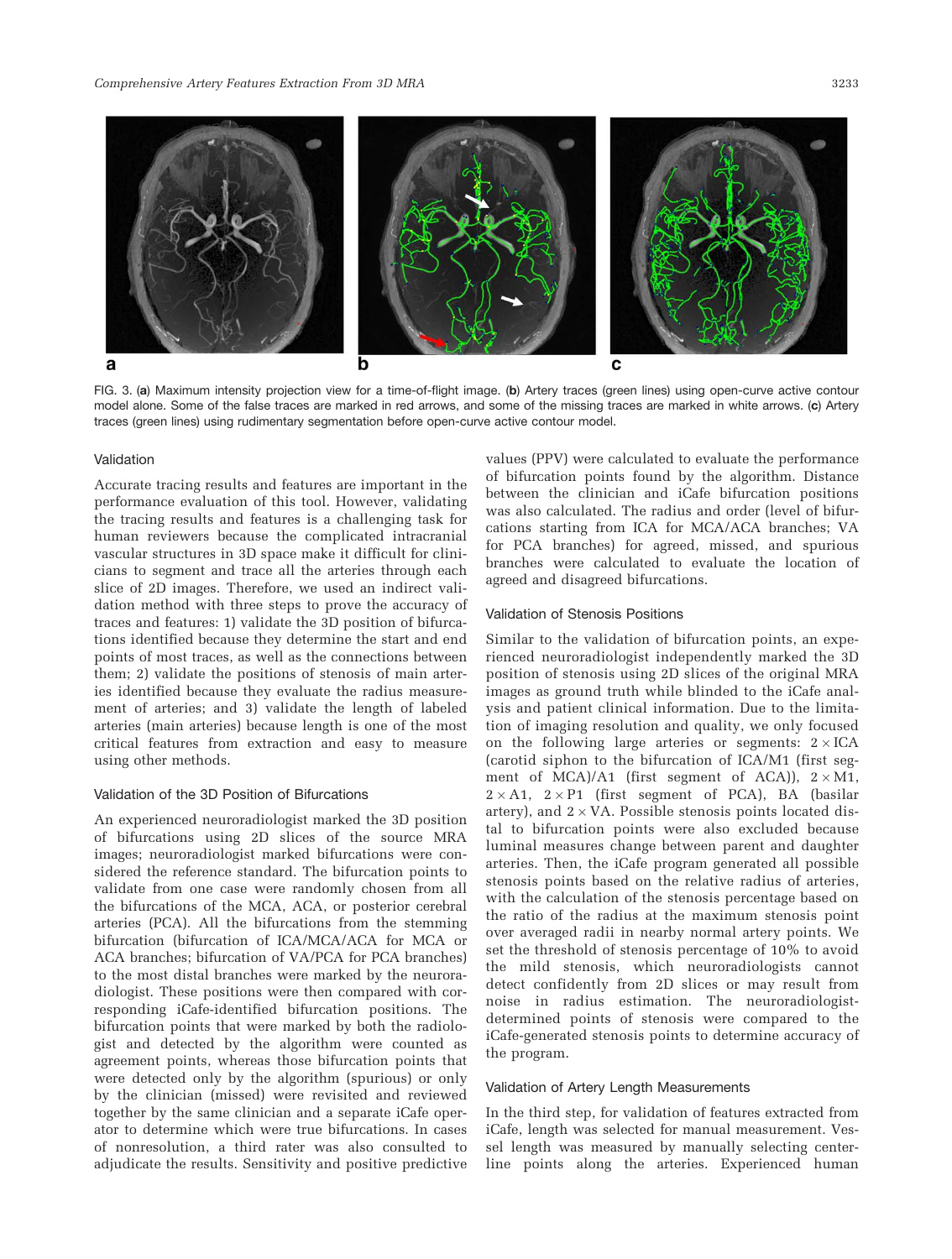

FIG. 4. (a) Tracing two parallel arteries directly in the raw MR angiography image by the open-curve active contour model leads to the problem of two arteries merging into one. (b) Tracing in the vesselness image by the open-curve active contour model leads to dangling arteries and leaves some small arteries untraced. (c) Tracing by combining the vesselness and raw images ensures arteries are correctly traced. Blue circles show the radius of each point.

reviewers measured M1 segments (centerlines of large arteries are easier to follow) using Philips Intellispace Portal Software v. 7.0.61310.0 (Philips Healthcare). After the centerline was drawn, length was measured on the corresponding curved planar reformat image and compared to length measurements using iCafe. The percentage of difference is calculated using Equation [1], where N is the total number of measurements, and  $m_{1i}$  and  $m_{2i}$ are the reviewer-measured and iCafe-measured length for the i th M1 segment.

$$
Diff = \frac{1}{N} \sum_{i}^{N} \frac{|m_{1i} - m_{2i}|}{\frac{m_{1i} + m_{2i}}{2}} * 100\% \tag{1}
$$

#### RESULTS

## Rudimentary Segmentation

To test the importance of applying the Phansalkar local threshold method, we compared the tracing results with and without using the threshold method before tracing, as shown in Figure 3. The positions marked by arrows in Figure 3b were verified by the clinician as missing traces or incorrect traces. It should be noted that some of the isolated arteries are also traced, but if a trace is labeled with "no label" in both ends, it did not affect feature extraction results.

## Improved Tracing Method

To test the effectiveness of the combined tracing method, we compared our tracing methods with tracing methods based only on the raw image and the vesselness image, as shown in Figure 4. We found the tracing method based on the raw image alone led to two parallel arteries merged into one, and the tracing method based on the vesselness image alone led to dangling vessels. The red line is the erroneously traced artery. However, the combined method can depict arteries in parallel correctly for all four cases in this experiment.

## Artery Labeling

For artery labeling, the average BoI categorization accuracy by the prediction model was 98.51%. Manually changing the type of BoI allowed remaining inaccurate BoI types to be corrected. Each artery segment type was labeled with a color for better visualization in 3D view. An example is shown in Figure 5, with arteries labeled in color in MIP and 3D views.

# Feature Extraction

A total of 1,456 features were extracted from each case, which were easily retrievable through the MySQL database. Examples of the key features include average radius of M1\_L, distal branches length, total valid arterial volume, average normalized intensity of proximal arteries, and average CoW segments tortuosity. Results of these features from eight cases can be found in Supporting [Table S3](http://binarystore.wiley.com/store/10.1002/mrm.26961/asset/supinfo/mrm26961-sup-0001-suppinfo01.docx?v=1&s=8f298473ab0db81b0cd475818723bc19669a9d1c).

## Processing Time

iCafe was tested on an Intel Core (Intel, Santa Clara, California, USA) i5-4210H CPU with 2.9 GHz and 16 GB RAM. The processing time for preprocessing, automatic tracing, and labeling was approximately 3 minutes. The human supervision and correction time varied by subject from 20 minutes to 1 hour.

# Validation

On average, approximately 12 bifurcation points were marked by the human rater for each case. Among bifurcation points, the algorithm detected 127 points, and the human rater marked 99 points. Eighty-nine of them were agreed upon by the algorithm and human rater (having corresponding relations). The deviation distance of points was  $0.328 \pm 0.444$  mm, which is close to the image resolution of 0.297 mm per voxel. Thirty-eight of the bifurcation points detected by the algorithm were not marked by clinician, and 10 of the bifurcation points marked by the clinician were not detected by the algorithm. Nineteen of the 38 bifurcation points only detected by the algorithm were determined to be real (i.e., were missed by the clinician in the first review). However, the remaining 19 points were spurious points detected by the algorithm. For the 10 points that the algorithm failed to detect, it was concluded in the second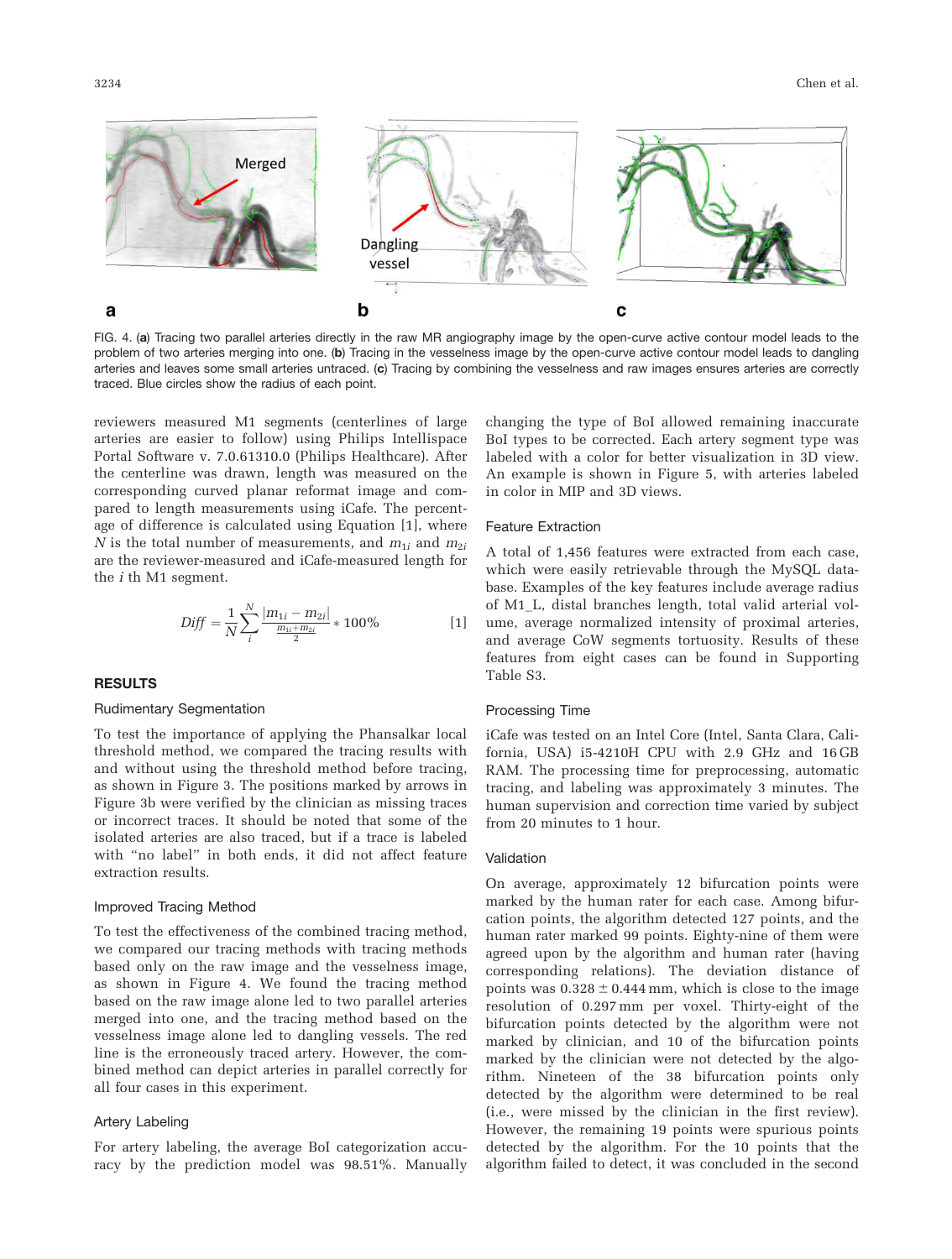

FIG. 5. Arteries labeled with their anatomical names shown with color lines in three directions of maximum intensity projection (first row) and 3D view (second row).

review that three of them were incorrect and seven were missed by algorithm. Based on this validation result, we could calculate the sensitivity of the algorithm for detecting bifurcations as  $(89+19)/(89+19+7) = 94\%$ , the PPV as  $(89+19)/(89+19+19) = 85\%$ , the sensitivity of the human rater as  $(89 + 7)/(89 + 19 + 7) = 83\%$ , and the PPV as  $(89+7)/(89+10) = 97\%$ .

The radius and order (level of bifurcations starting from ICA as first order for anterior circulation branches and VA as first order for posterior circulation branches, with an addition of one order for each intervening segment prior to the targeted branch point) for agreed, missed, and spurious branches are shown in Table 1. For missed bifurcations, five out of seven were tiny branches of lenticulostriate arteries near M1 branches; thus, their average radius was large and order was low. For spurious bifurcations, the smaller radius and higher order indicates they are most likely to be small branches in the distal area of the arterial tree.

The reviewer identified 13 stenosis positions among the eight cases. All the stenosis positions were deemed by the algorithm to be somewhat stenotic  $( > 0\%)$ . However, only 11 of them (sensitivity 11 of  $13 = 85\%$ ) had stenosis percentage higher than the predefined threshold. Meanwhile, there were two false positive positions (PPV 11 of  $13 = 85\%$ ) by the algorithm, which were considered by the reviewer as artefactual luminal narrowing due to flow dephasing resulting. We also compared average radius, vessel length, average normalized intensity, and tortuosity, which could be associated with atherosclerotic stenosis, between six stenotic artery segments and their contralateral nonstenotic counterparts (stenotic segments without contralateral counterparts were not included). The average radius on the diseased side was 0.21 mm less ( $P$  value 0.048 by paired  $t$  test), and the average normalized intensity was only 81% of the nonstenosed side  $(P$  value 0.037 by paired  $t$  test). Vessel length and tortuosity were not different between stenotic and nonstenotic side.

The reviewer-measured length of the M1 segment of the MCA was compared with the algorithm. The average difference between the two measures was 3.15%. The intraclass correlation coefficient of the two measurements was 0.97. The Bland Altman plot is shown in Figure 6.

## **DISCUSSION**

iCafe is able to trace and label intracranial arteries and extract quantitative features from widely available TOF MRA data. Therefore, this technique provides an important method for obtaining morphometric and signal intensity features of intracranial arteries globally and regionally. iCafe measurements include information on both large and small arteries and can be a supplement to perfusion imaging (38,39). With accurate regional features from precisely labeled artery groups, iCafe presents a quantitative tool for future research, such as examining the effects of aging and disease on intracranial cerebrovasculature.

The eight MRA images were obtained from prospective scans performed in patients with intracranial atherosclerosis, providing an equivalent imaging environment to

Table 1

Number, Radius, and Order Measurement for Agreed, Missed, and Spurious Bifurcations (average ± standard deviation)

|                                    | Number | Radius of Bifurcation Branch (mm) | Order of Bifurcation Branch |
|------------------------------------|--------|-----------------------------------|-----------------------------|
| Agreed bifurcations                | 89     | $0.895 \pm 0.476$                 | $5.464 \pm 2.884$           |
| Missed bifurcations <sup>a</sup>   |        | $1.446 \pm 0.502$                 | $0.933 \pm 0.294$           |
| Spurious bifurcations <sup>p</sup> | 19     | $0.545 \pm 0.200$                 | $5.895 \pm 2.075$           |

<sup>a</sup>Missed bifurcations: bifurcations identified by neuroradiologist (ground truth) but not by iCafe.

<sup>b</sup>Spurious bifurcations: bifurcations identified by iCafe but not by neuroradiologist (ground truth). iCafe, intraCranial artery feature extraction.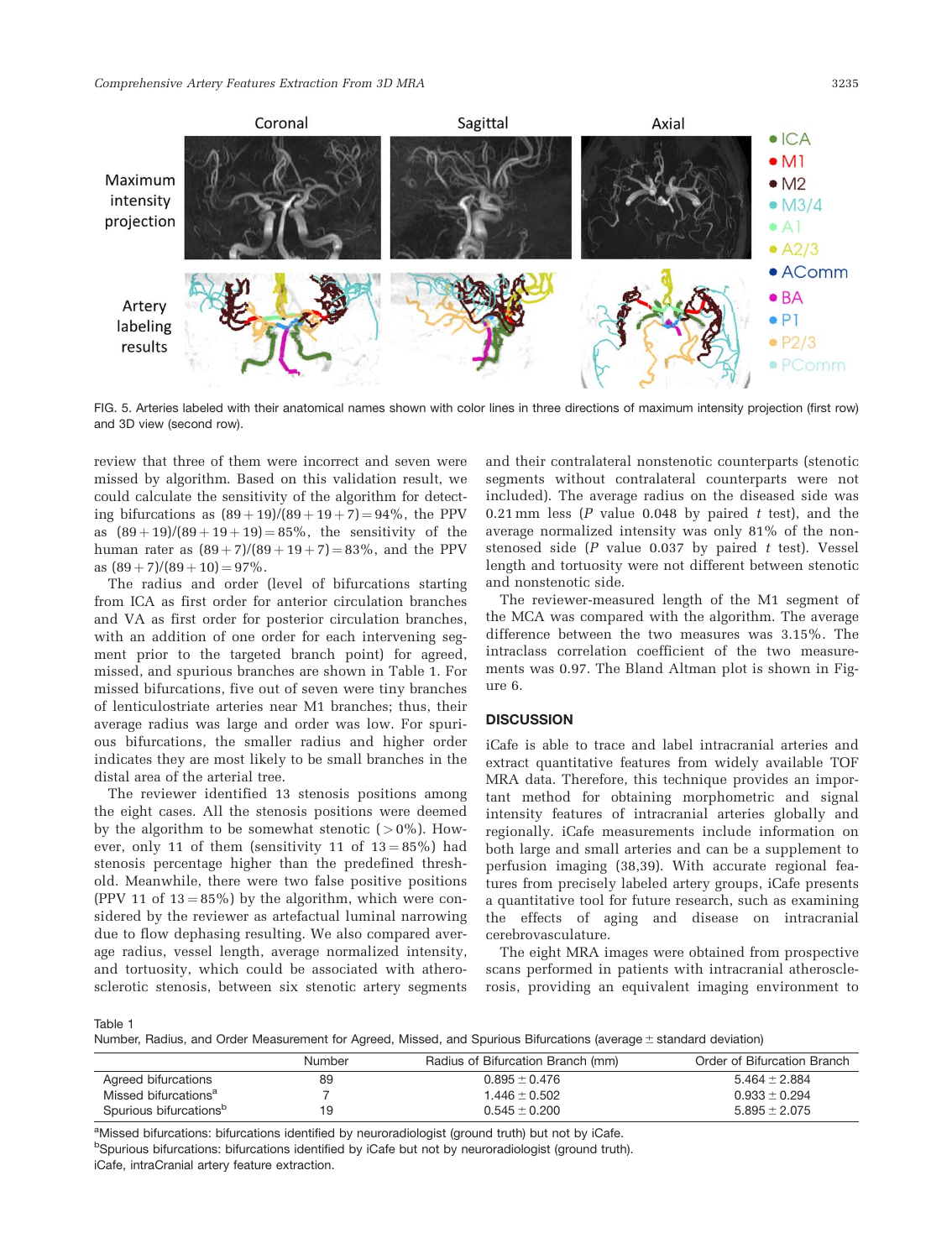

FIG. 6. Validation of length measurement of the M1 segment of the middle cerebral arteries.

vasculopathy patient populations. The performance of iCafe was evaluated on these more challenging diseased patients rather than on healthy volunteers, proving its applicability on future analysis of clinical cases.

## Algorithm

Other general-purpose automatic image segmentation, or tracing tools such as 3D Slicer (24) or ImageJ (40), are likely to fail in automatic processing under complicated situations, for example, in regions with many intertwined distal MCA branches. These failures would also be difficult to identify by human supervision. iCafe is a human supervised semiautomated technique optimized for detecting and analyzing MRA. iCafe is implemented in a user-friendly graphical user interface with which operators can monitor and supervise the artery tracing and labeling process through easy operations and three different visualization methods to ensure high accuracy of extracted features.

We chose the open-curve active contour model (19) for artery tracing for the following reasons: 1) As a deformable model, the active contour model (snake) provides flexibility in tracing vessels with variable geometries; 2) the open-curve active contour model can be initialized automatically from a single seed point without a human specified contour; 3) there is precedent (13) that a neural tree reconstruction method could be adapted for MRA application; and 4) the open-curve active contour algorithm is open source under Apache License 2.0.

Because the open-curve active contour model is based on GVF with low-contrast MRA images, using the opencurve active contour model alone is inadequate to produce satisfactory results (shown in Fig. 4). Applying the Phansalkar local threshold method before tracing (in Fig. 4c) is effective in detecting smaller distal branches. The reason is that a clear background enhances gradient vectors and Frangi-filtered images, which are critical in determining the seed points and to control stretching directions of traces in the model. In addition, the segmentation also roughly confines the artery traces within the foreground region, avoiding the traces leaking to the background.

#### Features

A large number of features can be extracted using iCafe based on artery types and features, in contrast to previous methods. A detailed description of the artery tree and a comprehensive feature extraction may provide clinical and investigational help by identifying and characterizing pathology that may be missed with a limited number of features. In addition to common morphometric features, intensity features in each artery or vascular group are also extracted. Because the intensity value is an indicator to blood flow, intensity normalization among all the data in the database may have potential value in analyzing these intensity features.

All the information of the vascular tree is stored in a well-organized database for easy retrieval. The features are not limited to 1,456 because more customized features are available for specific tasks, such as stenosis measurement, and identification of vascular asymmetries between the left and right hemispheres.

#### Validation

Precise characterization of vascular anatomy is important for understanding cerebrovascular diseases (41).

Detailed human tracing of the intracranial arterial tree is difficult, which was the impetus for the development of iCafe. The challenges of tracing intracranial arteries lie in the precise identification of branching points. To validate a comprehensive intracranial artery map, previously used methods such as observing the tracings in a perpendicular view (13) are insufficient. In our study, bifurcation and stenosis points along arterial branches were marked and compared, which is more robust and allows tracing accuracy validation. Additionally, length measurements were compared with results from a commercially used measurement software. These validation experiments provide preliminary support that iCafeextracted features can be used in future analysis in large population-based studies.

The deviation between the expert-marked and iCafetraced bifurcation points approximated the imaging resolution, indicating minimal difference. The high sensitivity and PPV indicate that bifurcation positions detected by iCafe are valid and accurate. We also found that most disagreements in the position of bifurcations were small branching arteries with relatively low signal.

It should be noted that the identification of bifurcation points is a challenging task, even for expert human reviewers. Missing and deviated bifurcation points arise for many reasons, such as low signal near branch ends caused by slow or in-plane flow, very small arteries located close to large arteries, and irregular branching patterns.

The validation of stenosis positions is aimed at proving the accuracy of radius measurements of traces and exploring its potential clinical uses. The high sensitivity and PPV of stenosis detection has shown that iCafe can

**Bland Altman plot for M1 Length**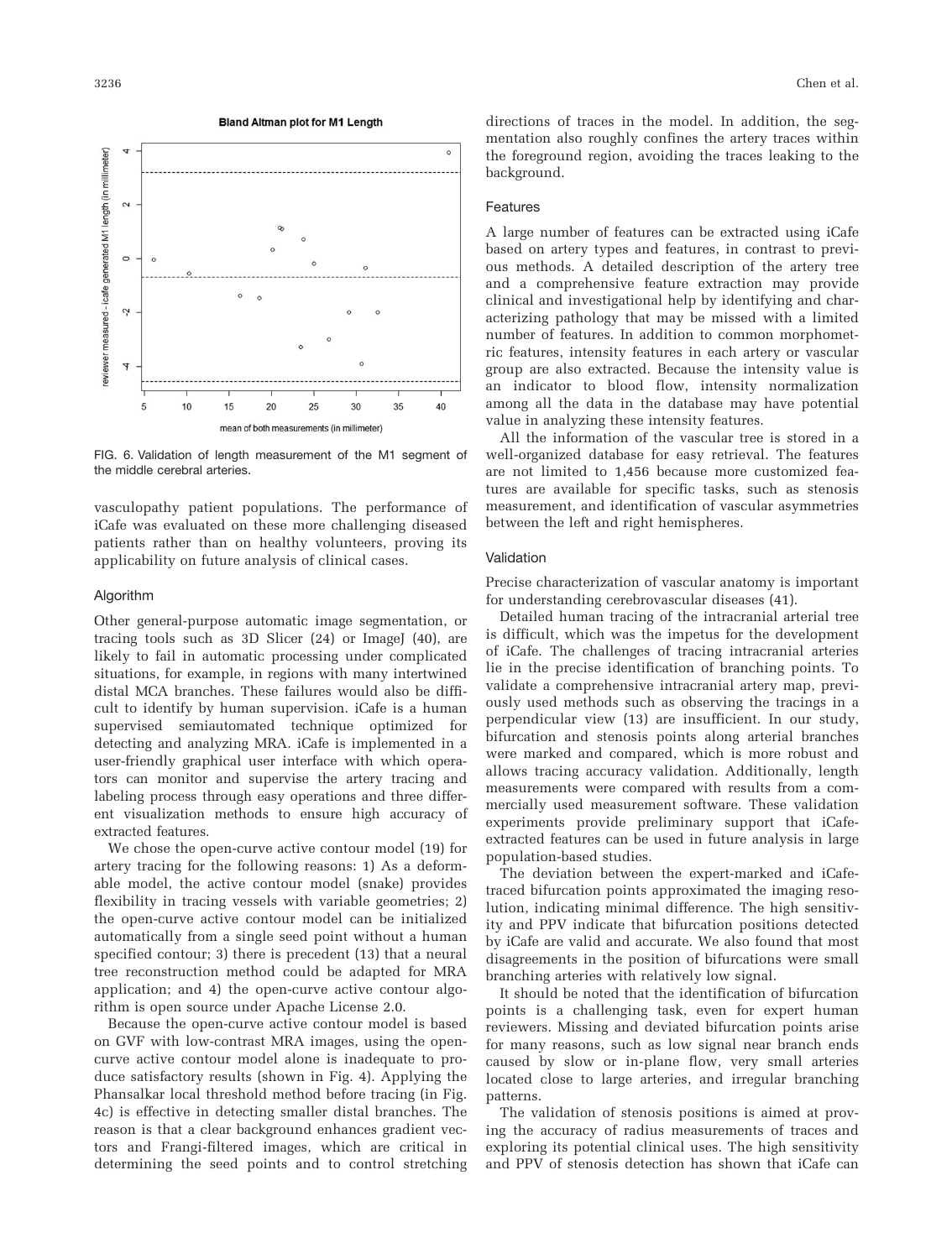accurately describe radius variations along artery segments. With further validation, iCafe could serve as an initial clinical evaluation tool to lessen the burden on radiologists in MRA.

Feature differences between diseased artery segments and the normal contralateral side indicate that iCafe could potentially contribute biomarkers for vascular disease analysis in future research. More investigation is necessary, however.

Due to the limitation of human measurement, only length of large arteries was assessed for feature validation. The difference between human-measured and iCafe-generated M1 segment length was low. Any difference in results may have occurred from the reconstruction when converting 3D images to 2D for manual measurement. In addition, the number of centerline points that a human reviewer selected will also influence the measurement. Overall, the validation showed a high level of agreement.

#### Limitations

Although a large number of features can be derived using iCafe, only a limited set (bifurcation, stenosis positions, and vessel length) were validated in the current study. This limitation is mainly due to the difficulty in obtaining human-based tracing of the entire vasculature and the limitations of currently available measurement tools.

iCafe was implemented using  $C++$  on the Windows platform (Microsoft Corporation, Redmond, Washington, USA) only. Because the underlying graphical user interface framework is cross-platform-supported, iCafe can be further developed on other platforms to meet the needs of different clinical and research environments.

Three-dimensional TOF MRA images were used to test iCafe, but we believe with some modifications that iCafe could be applied to other bright blood-imaging techniques such as contrast-enhanced MRA, CT angiography, or 3D digital subtraction angiography.

The processing time is between 20 minutes to 1 hour, mostly due to time needed for human intervention and correction during the manual editing stage. A fully automated algorithm will help to reduce processing time, allowing for better clinical access. More powerful and accurate automated tracing and labeling methods are planned for future development.

# **CONCLUSION**

A semiautomated quantitative measurement tool for intracranial arteries from 3D TOF MRA images has been developed and shown to provide accurate tracing of intracranial arteries. Through its ability to provide novel imaging biomarkers for cerebrovascular disease, it may facilitate new research and clinical approaches.

## ACKNOWLEDGMENTS

The following members of the Vascular Imaging Laboratory at the University of Washington provided assistance for this project: Hiroko Watase, Baocheng (Paul) Chu, Haifeng Gao for anatomical knowledge used to design this tool, and Daniel S. Hippe for statistical consultation. We also thank Yu Wang from the Rensselaer Polytechnic Institute for providing the open-source code for opencurve snake tracing.

#### **REFERENCES**

- 1. Roher AE, Tyas SL, Maarouf CL, et al. Intracranial atherosclerosis as a contributing factor to Alzheimer's disease dementia. Alzheimer's Dement 2011;7:436–444.
- 2. Arvanitakis Z, Capuano AW, Leurgans SE, Bennett DA, Schneider JA. Relation of cerebral vessel disease to Alzheimer's disease dementia and cognitive function in elderly people: a cross-sectional study. Lancet Neurol 2016;15:934–943.
- 3. Hinshaw WS, Bottomley PA, Holland GN. Radiographic thin-section image of the human wrist by nuclear magnetic resonance. Nature 1977;270:722–723.
- 4. Wright VL, Olan W, Dick B, Yu H, Alberts-Grill N, Latour LL, Baird AE. Assessment of CE-MRA for the rapid detection of supra-aortic vascular disease. Neurology 2005;65:27–32.
- 5. Scarabino T, Carriero A, Giannatempo GM, Marano R, De Matthaeis P, Bonomo L, Salvolini U. Contrast-enhanced MR angiography (CE MRA) in the study of the carotid stenosis: comparison with digital subtraction angiography (DSA). J Neuroradiol 1999;26:87–91.
- 6. Röther J, Schwartz A, Wentz KU, Rautenberg W, Hennerici M. Middle cerebral artery stenoses: assessment by magnetic resonance angiography and transcranial doppler ultrasound. Cerebrovasc Dis 1994;4: 273–279.
- 7. Alpers BJ, Berry RG, Paddison RM. Anatomical studies of the circle of Willis in normal brain. Arch Neurol Psychiatry 1959;81:409.
- 8. Yan P, Kassim AA. Segmentation of volumetric MRA images by using capillary active contour. Med Image Anal 2006;10:317–329.
- 9. Wang R, Li C, Wang J, Wei X, Li Y, Zhu Y, Zhang S. Threshold segmentation algorithm for automatic extraction of cerebral vessels from brain magnetic resonance angiography images. J Neurosci Methods 2015;241:30–36.
- 10. Adame IM, de Koning PJH, Lelieveldt BPF, Wasserman BA, Reiber JHC, van der Geest RJ. An integrated automated analysis method for quantifying vessel stenosis and plaque burden from carotid MRI images. Stroke 2006;37:2162–2164.
- 11. Bullitt E, Rahman FN, Smith JK, Kim E, Zeng D, Katz LM, Marks BL. The effect of exercise on the cerebral vasculature of healthy aged subjects as visualized by MR angiography. Am J Neuroradiol 2009;30: 1857–1863.
- 12. Bullitt E, Zeng D, Mortamet B, Ghosh A, Aylward SR, Lin W, Marks BL, Smith K. The effects of healthy aging on intracerebral blood vessels visualized by magnetic resonance angiography. Neurobiol Aging 2010;31:290–300.
- 13. Wright SN, Kochunov P, Mut F, Bergamino M, Brown KM, Mazziotta JC, Toga AW, Cebral JR, Ascoli GA. Digital reconstruction and morphometric analysis of human brain arterial vasculature from magnetic resonance angiography. Neuroimage 2013;82:170–181.
- 14. Krishnan MMR, Faust O. Automated glaucoma detection using hybrid feature extraction in retinal fundus images. J Mech Med Biol 2013;13:1350011.
- 15. Can A, Shen H, Turner JN, Tanenbaum HL, Roysam B. Rapid automated tracing and feature extraction from retinal fundus images using direct exploratory algorithms. IEEE Trans Inf Technol Biomed 1999;3: 125–138.
- 16. Metz CT, Schaap M, Weustink AC, Mollet NR, van Walsum T, Niessen WJ. Coronary centerline extraction from CT coronary angiography images using a minimum cost path approach. Med Phys 2009; 36:5568.
- 17. Yang G, Kitslaar P, Frenay M, Broersen A, Boogers MJ, Bax JJ, Reiber JHC, Dijkstra J. Automatic centerline extraction of coronary arteries in coronary computed tomographic angiography. Int J Cardiovasc Imaging 2012;28:921–933.
- 18. Kass M, Witkin A, Terzopoulos D. Snakes: active contour models. Int J Comput Vis 1988;1:321–331.
- 19. Wang Y, Narayanaswamy A, Tsai CL, Roysam B. A broadly applicable 3-D neuron tracing method based on open-curve snake. Neuroinformatics 2011;9:193–217.